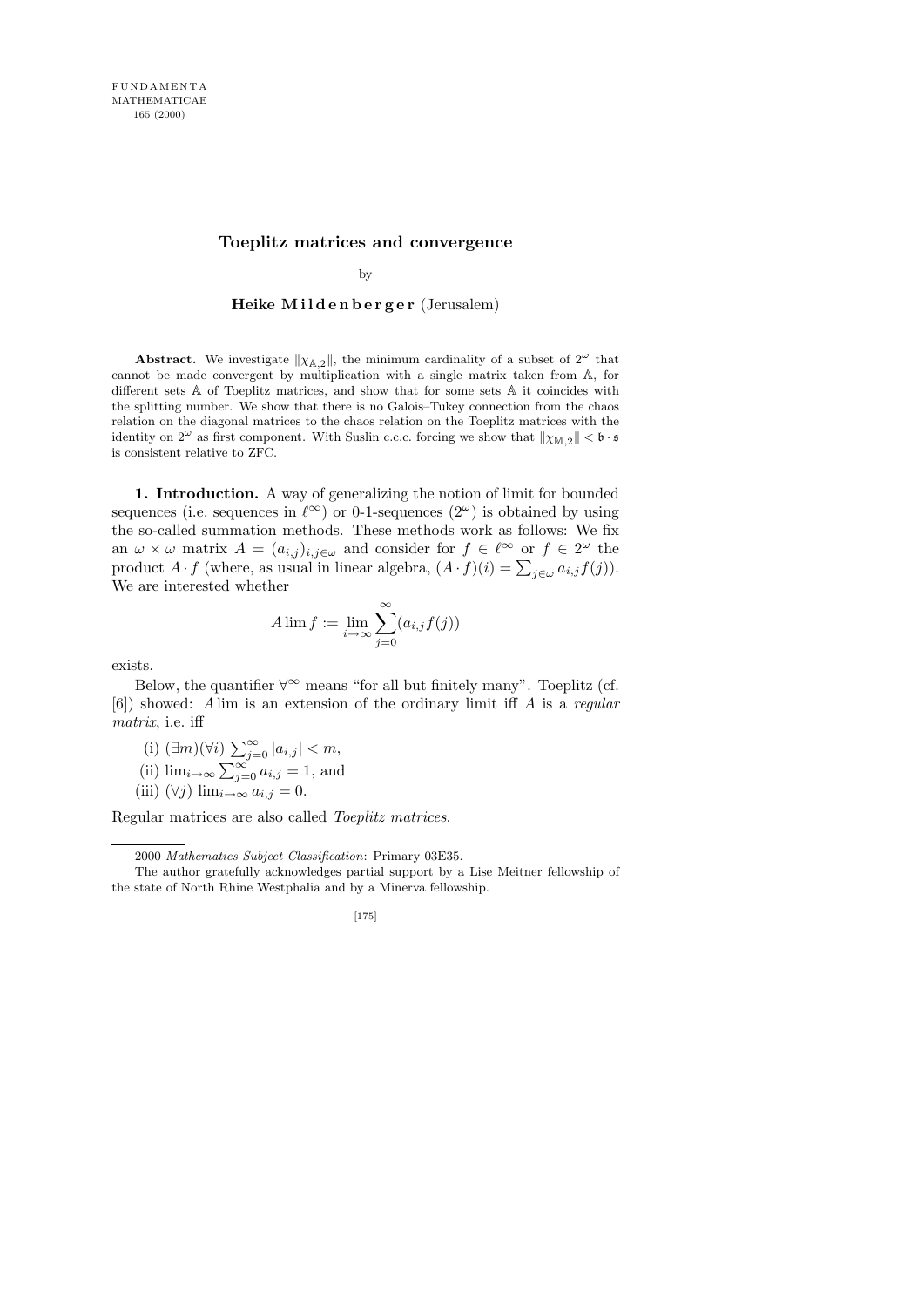We are going to work with certain subsets of the set M of all Toeplitz matrices.

DEFINITION 1.1. (a)  $\mathbb L$  denotes the set of all linear Toeplitz matrices. A matrix is *linear* iff each column j has at most one entry  $a_{i,j} \neq 0$  and for  $j < j'$  the i with  $a_{i,j} \neq 0$  is smaller than or equal to the i with  $a_{i,j'} \neq 0$  if both exist.

(b)  $\mathbb{L}_{u}$  denotes the set of all linear uniform Toeplitz matrices. A matrix is linear uniform iff there are strictly increasing  $c(i)$ ,  $i \in \omega$ , such that for each i,

$$
a_{i,j} = \begin{cases} \frac{1}{c(i) - c(i-1)} & \text{for } j \in [c(i-1), c(i)),\\ 0 & \text{for other } j. \end{cases}
$$

Here, we stipulate  $c(-1) = 0$ .

(c)  $\mathbb{D}_k$  denotes the set of all linear Toeplitz matrices that have at most k non-zero entries in each line. We call the matrices in  $\mathbb{D} = \mathbb{D}_1$  diagonal matrices.

Following Vojtáš [15], we define for  $A \subseteq M$  limit relations and their dual chaos relations and their norms:

$$
L_{\infty,\mathbb{A}} = \{ (f,A) \mid f \in \ell^{\infty} \land A \in \mathbb{A} \land A \lim f \text{ exists} \},\
$$

$$
\chi_{\mathbb{A},\infty} = \{ (A,f) \mid A \in \mathbb{A} \land f \in \ell^{\infty} \land A \lim f \text{ does not exist} \}.
$$

For every binary relation R with domain X and range Y such that  $(\forall x \in X)$  $(\exists y \in Y) R(x, y)$  we can define

$$
||R|| = \min{ {|\mathcal{Y}| |\mathcal{Y} \subseteq Y \land (\forall x \in X)(\exists y \in \mathcal{Y})R(x, y) } }.
$$

For the above relations this reads

 $||L_{\infty,A}|| = \min\{|\mathcal{A}| \mid \mathcal{A} \subseteq \mathbb{A} \wedge (\forall f \in \ell^{\infty})(\exists A \in \mathcal{A}) \wedge \dim f \text{ exists}\},\$  $\|\chi_{\mathbb{A},\infty}\| = \min\{|\mathcal{F}| \mid \mathcal{F} \subseteq \ell^{\infty}\wedge$  $(\forall A \in \mathbb{A})(\exists f \in \mathcal{F})$  A lim f does not exist}.

By replacing  $\ell^{\infty}$  by  $2^{\omega}$ , we get the versions  $L_{2,\mathbb{A}}$  and  $\chi_{\mathbb{A},2}$ . Families that are dominating w.r.t. a chaos relation  $\chi_{A}$ , are called A-*chaotic*. We shall soon see that for the cardinals we are interested in,  $2^{\omega}$  and  $\ell^{\infty}$  give the same result.

The following inequalities follow from inclusions:  $\|\chi_{\mathbb{M},2}\| \geq \|\chi_{\mathbb{M},\infty}\| \geq$  $\|\chi_{\mathbb{D},\infty}\|$ , and  $\|\chi_{\mathbb{M},2}\| \ge \|\chi_{\mathbb{D},2}\| \ge \|\chi_{\mathbb{D},\infty}\|$ . The equality  $\|\chi_{\mathbb{D},2}\| = \|\chi_{\mathbb{D},\infty}\| =$  $\mathfrak s$ , the splitting number, is well known [14]. Vojtáš (cf. [16]) also gave some bounds valid for any  $\mathbb{A} \supset \mathbb{D}$ :

$$
\mathfrak{s} \leq \|\chi_{\mathbb{A},2}\| \leq \mathfrak{b} \cdot \mathfrak{s}.
$$

We shall investigate whether  $\|\chi_{\mathbb{A},2}\|$  coincides with the lower or rather with the upper bound in this inequality.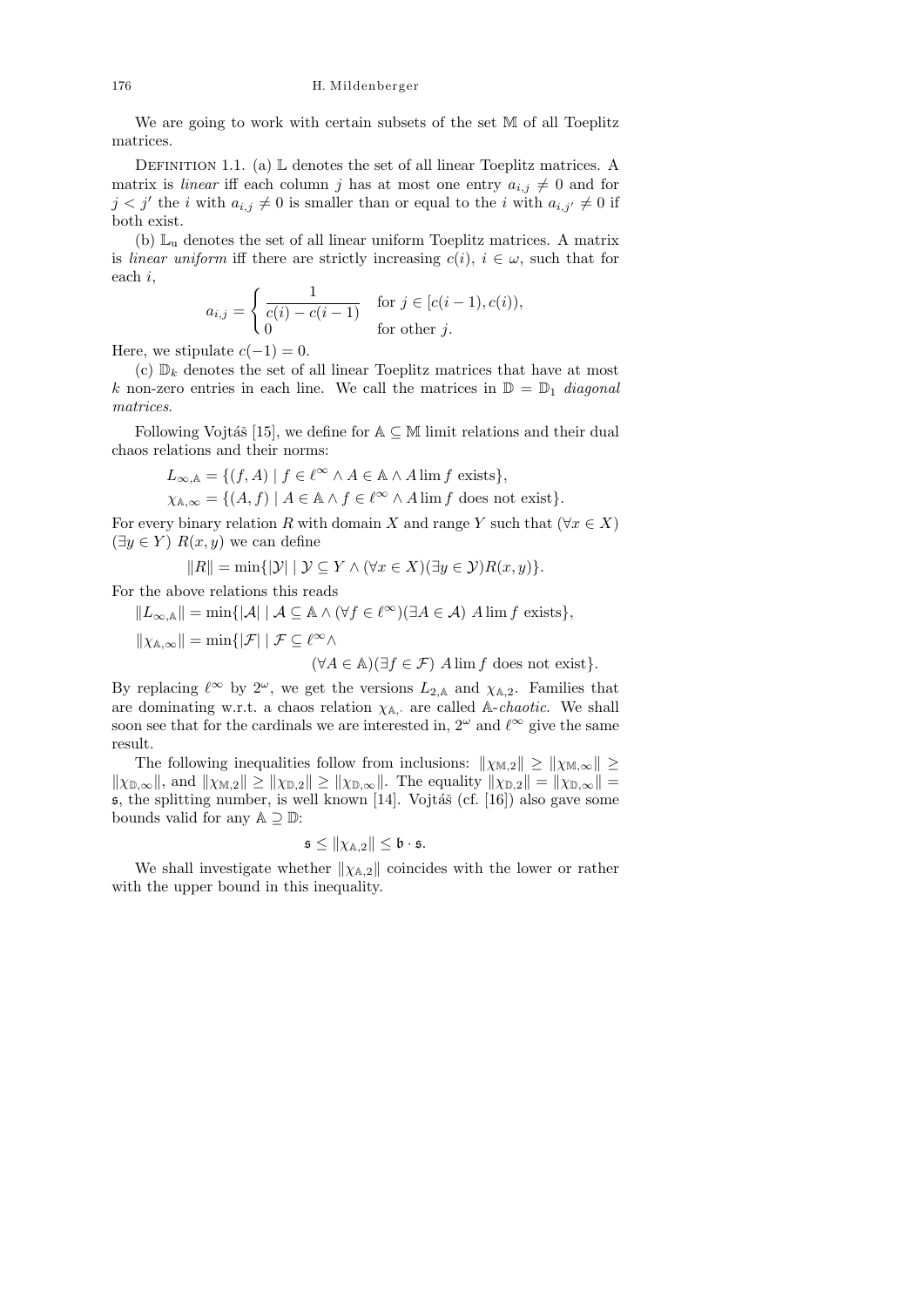First we recall the definitions of the cardinal characteristics  $\mathfrak b$  and  $\mathfrak s$ involved. The order of *eventual dominance*  $\leq^*$  is defined as follows: For  $f, g \in \omega^{\omega}$  we say  $f \leq^* g$  if there is  $k \in \omega$  such that for all  $n \geq k$  we have  $f(n) \leq g(n)$ .

The unbounding number  $\mathfrak b$  is the smallest size of a subset  $\mathcal B \subseteq \omega^\omega$  such that for each  $f \in \omega^{\omega}$  there is some  $b \in \mathcal{B}$  such that  $b \nleq^* f$ . The splitting number st is the smallest size of a subset  $S \subseteq [\omega]^\omega$  such that for each  $X \in [\omega]^\omega$ there is some  $S \in \mathcal{S}$  such that  $X \cap S$  and  $X \setminus S$  are both infinite. The latter is expressed as "S splits  $X$ ", and S is called a *splitting family*. For more information on these cardinal characteristics, we refer the reader to the survey articles [5, 7, 13].

In [11], Kamburelis and Weglorz have introduced a strengthening of splitting, called *finitely splitting*, FS, and have shown that its norm is  $fs =$  $\max(\mathfrak{b}, \mathfrak{s})$ . We recall the definition of fs: Let P be a partition of an infinite subset of  $\omega$  into finite sets. A set  $X \in [\omega]^\omega$  is said to block-split P if there are infinitely many  $P \in \mathcal{P}$  that are included in X and there are infinitely many  $P \in \mathcal{P}$  that have empty intersection with X. Then we have

$$
FS = (\text{partitions } \mathcal{P} \text{ of an infinite subset of } \omega \text{ into finite sets}, [\omega]^{\omega}, \{(\mathcal{P}, X) \mid X \text{ block-splits } \mathcal{P}\}),
$$
  
fs =  $||FS||$ .

We give a brief survey of the paper. In Section 2 we show that for any set A of regular matrices,  $\|\chi_{A,\infty}\| = \|\chi_{A,2}\|$ , so the nature of the bounded sequences (in a separable space) does not have an impact on the chaos numbers. We show that on the matrix side we only need to consider  $\mathbb L$  and its subsets.

However, we conjecture that the nature of the matrices has an impact. We investigate  $\|\chi_{A,2}\|$  for different sets A of linear Toeplitz matrices.

Section 3 is a technical interlude on block-splitting with bounded block sizes, which is a subrelation of the chaos relation.

In Section 4 we prove: If

$$
(*) \quad (\forall A \in \mathbb{A})(\exists \varepsilon > 0)(\exists L \in \omega)(\exists^{\infty} i \in \omega)(\exists j_0, \dots j_{L-1})
$$
\n
$$
\sum_{0 \le l < L} a_{i,j_l} > \frac{1}{2} + \varepsilon,
$$

then  $\|\chi_{A,2}\| = \mathfrak{s}$ . Moreover, we prove  $\|\chi_{L_u,2}\| = \mathfrak{s}$ .

In Section 5, we give a model with matrices that shows that it is consistent relative to ZFC that not every splitting family is  $\mathbb{L}_u$ -chaotic. From the proof we deduce that there is no Galois–Tukey connection from  $\chi_{\mathbb{D},2}$  to  $\chi_{\mathbb{M},2}$  with the identity on  $2^{\omega}$  as the first component.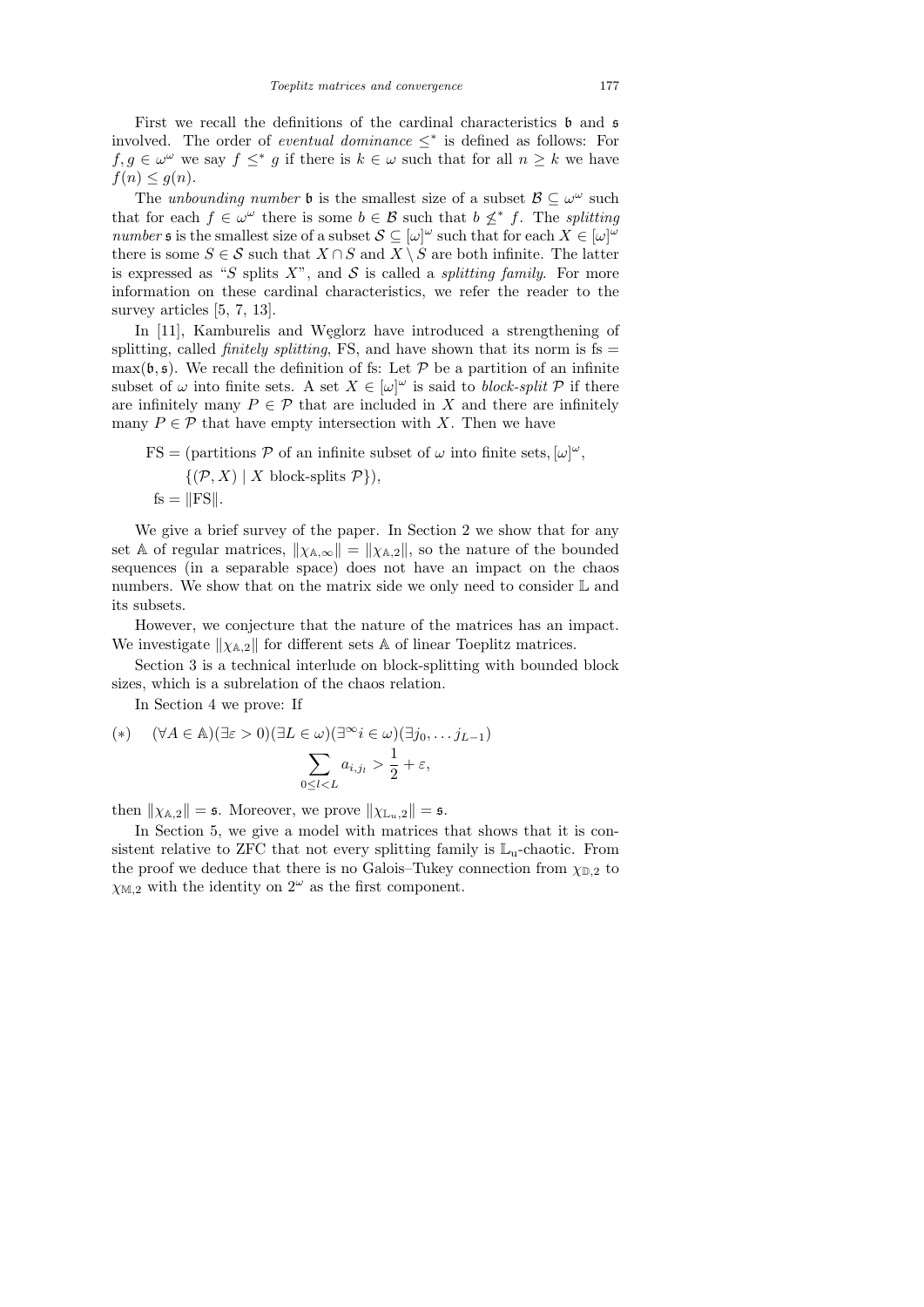In Section 6, we apply Shelah's theory of Suslin forcing and show that  $\|\chi_{M,2}\| < \mathfrak{b} \cdot \mathfrak{s}$  is consistent. I thank Andreas Blass for carefully reading that section.

2. Reduction to 2-valued sequences and to linear matrices. In this section, we show that the range of the bounded sequences can be any separable space; indeed, Vojtáš'  $\mathfrak{s} = \mathfrak{s}_{\sigma}$  result (cf. [15]) easily generalizes to:

PROPOSITION 2.1. For any  $A \subseteq M$  such that  $\|\chi_{A,\infty}\|$  is infinite we have  $\|\chi_{\mathbb{A},\infty}\| = \|\chi_{\mathbb{A},2}\|.$ 

We include a proof for completeness' sake and in order that the skeptical reader may see that at this point regular matrices are not harder to treat than diagonal matrices.

P r o o f. The non-trivial inequality is  $\|\chi_{\mathbb{A},\infty}\| \ge \|\chi_{\mathbb{A},2}\|$ . Without loss of generality,  $\ell^{\infty} = [0, 1]^{\omega}$ . To each  $f \in [0, 1]^{\omega}$  we assign  $(g_i^{n,k})$  $\int_{f}^{n,\kappa} | n \in \omega, k \leq n$  $g_f^{n,k} \in 2^\omega$ , such that

> $(\forall \text{ regular } A)(\forall n, k) (A \lim_{\mathcal{F}} g_{\mathcal{F}}^{n,k})$  $f^{n,\kappa}_f$  exists  $\to A \lim f$  exists).

Then we apply this assignment to the set  $\mathcal F$  witnessing  $\|\chi_{\mathbb A,\infty}\|$  to get  $\mathcal F' =$  ${g_f^{n,k}}$  $f^{n,\kappa}_{f} \mid n \in \omega, k \leq n, f \in \mathcal{F}$  witnessing  $\|\chi_{\mathbb{A},2}\|$ . We set

$$
g_f^n(j) = \begin{cases} k & \text{if } f(j) \in [k/n, (k+1)/n), \ k < n, \\ n-1 & \text{if } f(j) \in [(n-1)/n, 1], \end{cases}
$$

$$
g_f^{n,k}(j) = \begin{cases} 1 & \text{if } g_f^n(j) > k, \\ 0 & \text{else.} \end{cases}
$$

Then  $g_f^n(j) = \sum_{k \le n} g_f^{n,k}$  $f^{n,\kappa}(j)$ . It remains to show: If  $A \lim f$  does not exist then there are n and k such that  $A \lim_{n \to \infty} g_{f}^{n,k}$  $\int_{f}^{n,\kappa}$  does not exist. If the first limit does not exist, then there are two subsequences  $\langle i_{l,\nu} | \nu \in \omega \rangle$ ,  $l = 0, 1$ , such that  $\lim_{\nu \to \infty} \sum_j a_{i_{l,\nu},j} f(j) =: L_l$  exist and are distinct. We take n such that  $1/n < |L_0 - L_1|/(6m)$ , where m is as in property (i) from the introduction.

Then for  $l = 0, 1$  we have

$$
(\forall^\infty \nu) \left| \sum_j a_{i_{\ell,\nu},j} \left( \frac{g_j^n(j)}{n} - f(j) \right) \right| \le \frac{L_0 - L_1}{3},
$$

and hence  $\lim_{i\to\infty}\sum_j a_{i,j}\sum_{k\le n}g_j^{n,k}$  $f^{n,\kappa}(j)$  does not exist and therefore for one of the summands  $\lim_{i\to\infty}\sum_j a_{i,j}g_f^{n,k}$  $f^{n,\kappa}(j)$  does not exist.

Now we show how to reduce M to L. This reduction shows that there are Borel morphisms (see [4]) from  $\chi_{\mathbb{L},2}$  to  $\chi_{\mathbb{M},2}$  and the same for  $\infty$  instead of 2.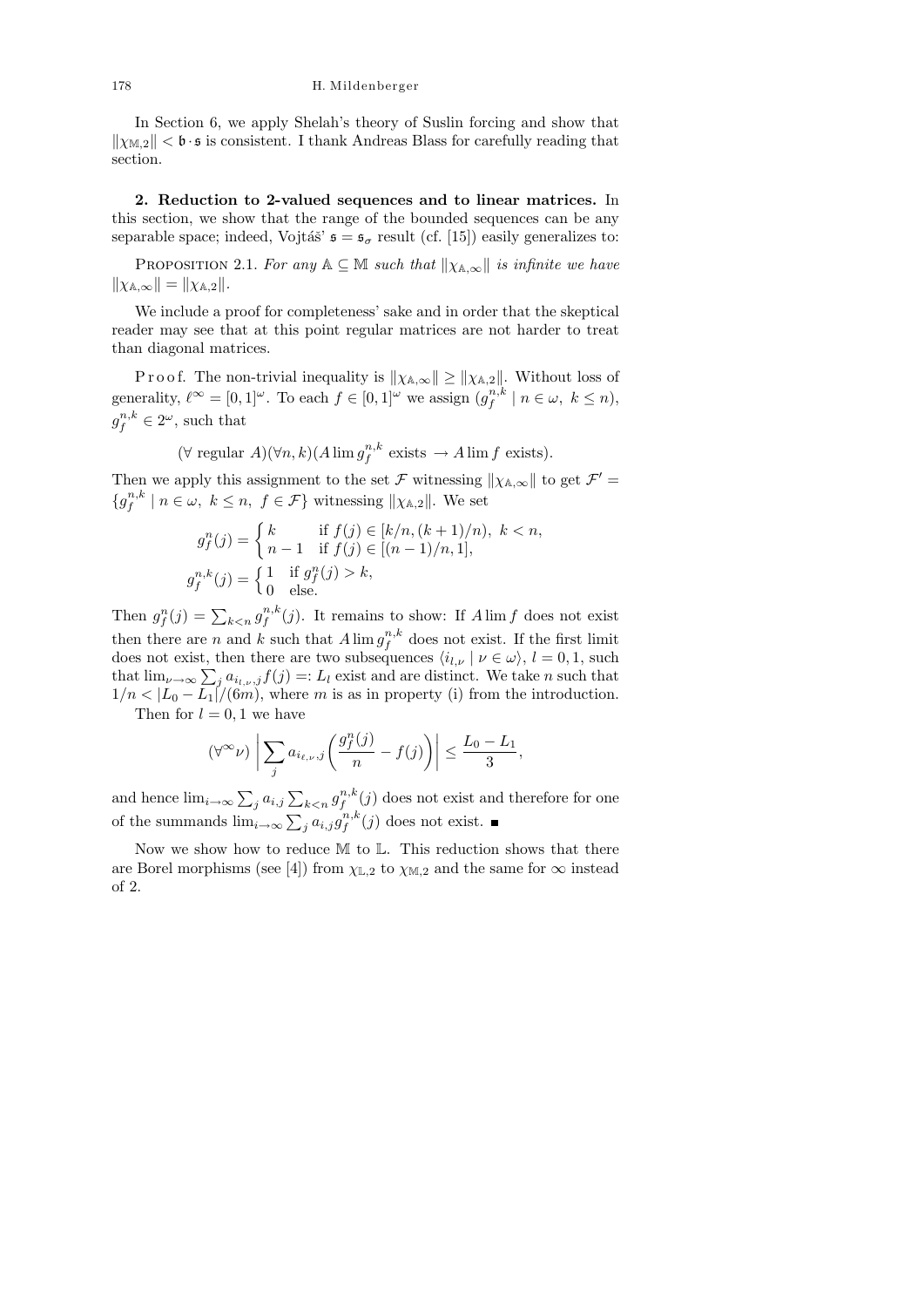PROPOSITION 2.2. There is a Borel function  $r : \mathbb{M} \to \mathbb{L}$  such that

$$
(\forall f \in \ell^{\infty})(M \lim f \text{ exists} \to r(M) \lim f \text{ exists}).
$$

P r o o f. Let  $M = (m_{i,j})_{i,j \in \omega}$  be given. By induction on n we choose line numbers  $i(n)$  and indicators  $c(n)$  for the edges of the steps of the stairs built by the non-zero entries in  $r(M)$ . We begin with  $i(0) = 0$  and  $c(0)$  such that

$$
\Big|\sum_{j\in\omega} m_{0,j} - \sum_{j < c(0)} m_{0,j}\Big| \le \frac{1}{2}.
$$

Suppose now that  $i(n)$  and  $c(n)$  have been chosen. Then we choose  $i(n+1)$  $i(n)$  as the first number such that

$$
(\forall j < c(n))(\forall i' \geq i(n+1)) \ |m_{i,j}| \leq \frac{1}{c(n) \cdot 2^{n+2}}.
$$

Then we choose  $c(n + 1) > c(n)$  as the first number such that

$$
\Big|\sum_{j\in\omega} m_{i(n+1),j} - \sum_{j
$$

Now we set  $r(M) = (r_{n,j})_{n,j \in \omega}$  with

$$
r_{n,j} = \begin{cases} m_{i(n),j} & \text{if } j \in [c(n), c(n+1)), \\ 0 & \text{else.} \end{cases}
$$

It is routine to check that  $r(M)$  is linear Toeplitz and that  $r(M)$  lim f exists whenever M lim f exists.  $\blacksquare$ 

So from now on, we work with linear matrices.

3. Finitely splitting with bounded block size. In this section, we investigate some notions of splitting lying between (ordinary) splitting and Kamburelis and Węglorz' finitely splitting. We are going to iterate sequential compositions transfinitely often. On sequential compositions, the reader may want to consult [4], yet the knowledge of this background theory is not necessary to understand the proofs given here.

We show that the variant of splitting obtained by taking finitely splitting restricted to sequences  $\{B_i \mid i \in \omega\}$  of bounded block size, that is,  $(\exists n)(\forall i)$   $|B_i| \leq n$ , has s as its norm. There are infinitely many sequential compositions involved in our proof. We carry out an induction on a rank, as simple induction on the block size seems to fail.

We fix a splitting family S and define the first  $\omega$  steps in a hierarchy of families with increasing splitting properties yet the same cardinalities ( $S^c$  stands for  $\omega \setminus S$ ):

$$
\begin{aligned} \mathcal{S}^1 &= \mathcal{S} \cup \{\omega\}, \\ \mathcal{S}^{n+1} &= \{ (S \cap T) \cup (S^c \cap T') \mid S \in \mathcal{S}^1, \ T, T' \in \mathcal{S}^n \}. \end{aligned}
$$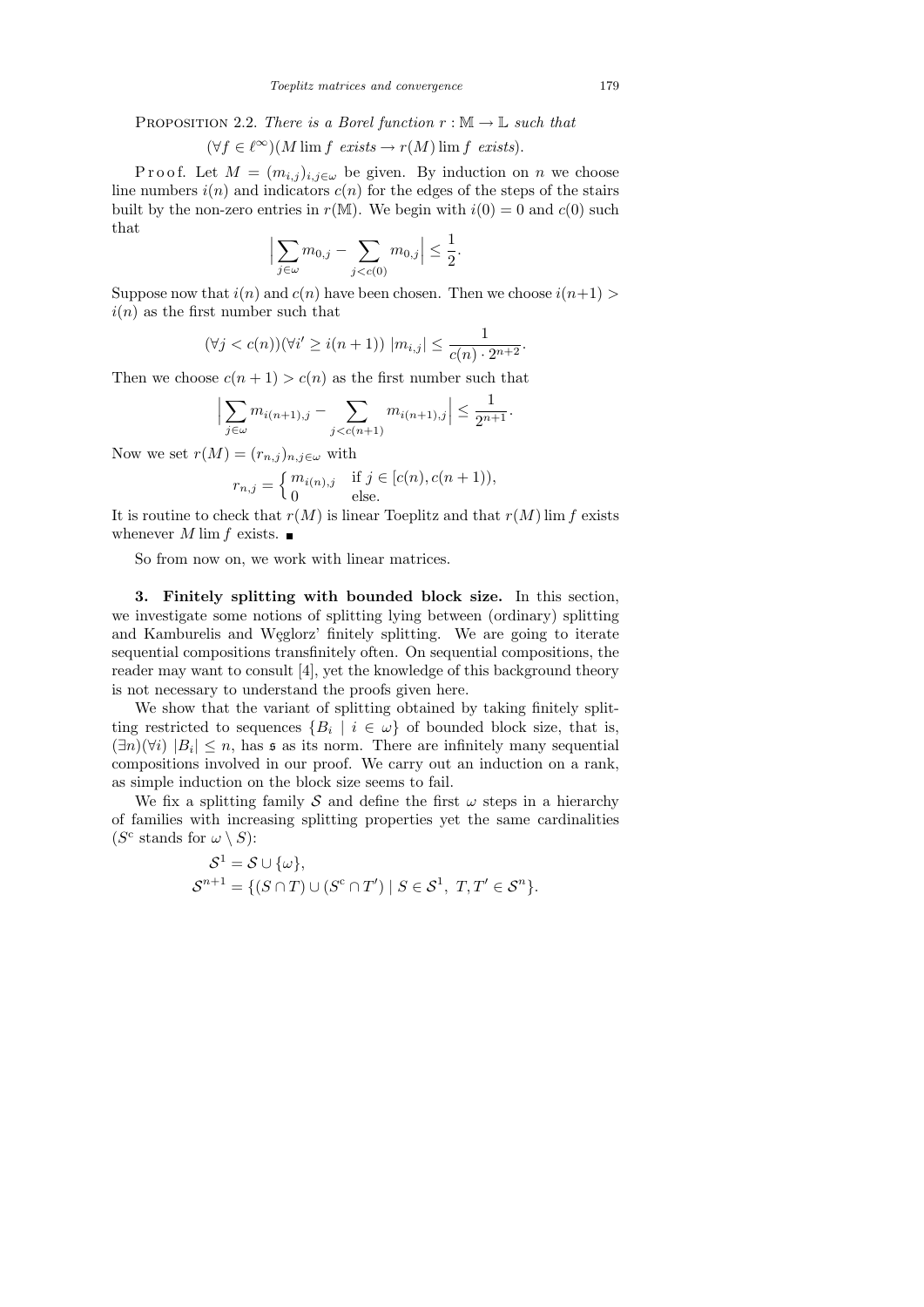For a sequence  $\langle X_i | i \rangle \langle k \rangle$  of pairwise disjoint infinite subsets of  $\omega$  we say "S splits  $\langle X_i | i \rangle \langle k \rangle$  simultaneously" if  $(\forall i \rangle \langle k \rangle |X_i \cap S| = |X_i \setminus S| = \omega$ . The union of the  $X_i$  need not be  $\omega$ .

The next lemma contains one idea of the induction step in the more complex splitting situation of Lemma 3.2 and constitutes the first  $\omega$  induction steps of the latter lemma.

LEMMA 3.1. For any sequence  $\langle X_i | i \rangle$  of pairwise disjoint infinite subsets of  $\omega$  there is some  $S \in \mathcal{S}^k$  that splits the sequence simultaneously.

P r o o f. The proof is by induction on k. For  $k = 1$ , this is just the ordinary splitting.

 $k \to k+1$ : We first split  $\bigcup_{i \leq k+1} X_i$  in the usual sense with some  $S \in \mathcal{S}^1$ .

*First case:* S already splits every  $X_i$ ,  $i < k+1$ . As  $S \subseteq S^{k+1}$ , we are finished.

Second case: There are sets  $I_l$ ,  $l = 0, 1, 2$ , such that

$$
k + 1 = I_0 \cup I_1 \cup I_2,
$$
  
\n
$$
I_0 \cup I_1 \neq \emptyset,
$$
  
\n
$$
(\forall i \in I_0) \ X_i \subseteq^* S,
$$
  
\n
$$
(\forall i \in I_1) \ X_i \cap S \text{ is finite},
$$
  
\n
$$
(\forall i \in I_2) \ S \text{ splits } X_i.
$$

We assume  $|I_0 \cup I_2| < k+1$ ; otherwise we take  $I_1$  instead of  $I_0$ . By induction hypothesis, there is some  $T \in \mathcal{S}^k$  that splits  $\langle X_i \cap S \mid i \in I_0 \cup I_2 \rangle$  simultaneously and some  $T' \in \mathcal{S}^k$  that splits  $\langle X_i \cap S^c \mid i \in I_1 \rangle$  simultaneously. Then  $(S \cap T) \cup (S^c \cap T')$  splits  $\langle X_i | i \langle k+1 \rangle$  simultaneously.

For  $i \in I_0$  we have  $X_i \subseteq^* S$  and  $T \cap X_i = S \cap T \cap X_i$ ; moreover,  $X_i \setminus (S \cap T \cap X_i)$  is infinite and  $X_i \cap S \cap T$  is infinite. Hence also

$$
X_i \setminus ((S \cap T) \cup (S^c \cap T')) = X_i \setminus ((S \cap T \cap X_i) \cup (S^c \cap T'))
$$
  
=<sup>\*</sup>  $X_i \setminus (S \cap T \cap X_i)$ 

is infinite.

For  $i \in I_1$ , that S splits  $X_i$  is shown in a similar manner with  $S^c$ , T' instead of S, T.

For  $i \in I_2$ ,  $S \cap X_i$  is infinite, and  $T \cap X_i \cap S$  is infinite, hence  $X_i \cap$  $((S \cap T) \cup (S^c \cap T'))$  is infinite. Moreover,  $S \cap X_i \setminus T$  is infinite, and hence  $S \cap X_i \setminus ((T \cap S) \cup (S^c \cap T'))$  and  $X_i \setminus ((T \cap S) \cup (S^c \cap T'))$  are infinite.

The sequential aspect in the sense of  $[4]$  is that when choosing T and  $T'$ we refer to  $X_i \cap S$  and  $X_i \cap S^c$ . Now we will go beyond  $\omega$  and achieve more splitting, going into the direction of finitely splitting from [11].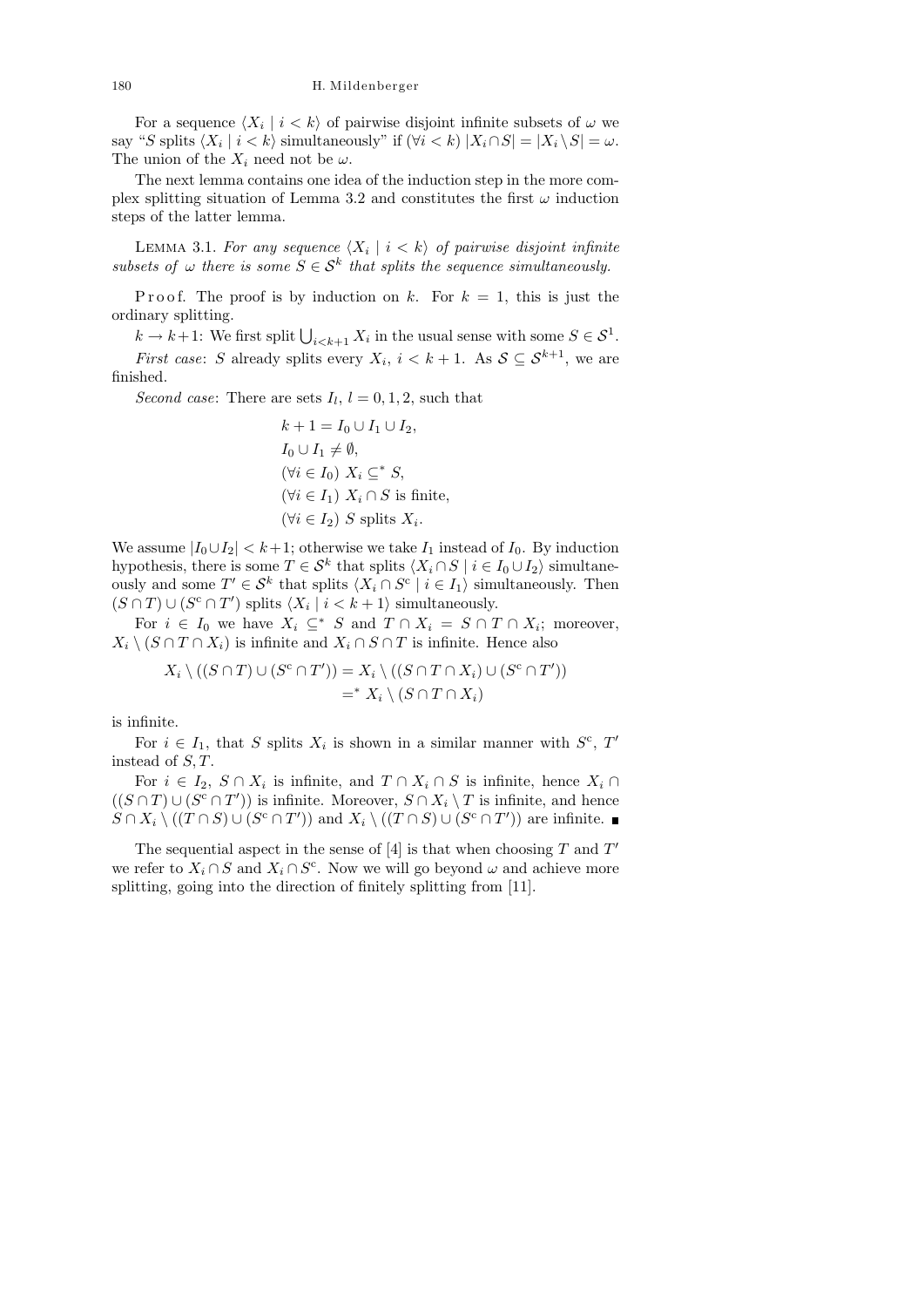For  $\omega$  and for ordinals  $\alpha > \omega$  we define

$$
\mathcal{S}^{\omega} = \bigcup_{n \in \omega} \mathcal{S}^n,
$$
  

$$
\mathcal{S}^{\alpha} = \{ (S \cap T) \cup (S^c \cap T') \mid S \in \mathcal{S}^{\omega} \land (\exists \beta \in \alpha) (T \in \mathcal{S}^{\beta} \land T' \in \mathcal{S}^{\beta}) \}.
$$

For a sequence  $\langle \{B_{i,j} | i \in \omega\} | j \langle k \rangle$  of sets of pairwise disjoint nonempty finite subsets  $B_{i,j}$  of  $\omega$  we say "S block-splits  $\langle \{B_{i,j} | i \in \omega\} | j \langle k \rangle$ simultaneously" if  $(\forall j < k)((\exists^\infty i)(B_{i,j} \subseteq S) \land (\exists^\infty i)(B_{i,j} \cap S = \emptyset))$ . Thus block-splitting is simultaneous block-splitting for  $k = 1$ .

On the set of all  $\{B_{i,j} | i \in \omega\} | j \langle k \rangle$  such that for all  $j \langle k \rangle$  there is  $\nu_j \in \omega$  such that for all *i* we have  $|B_{i,j}| \leq \nu_j$  we define a rank function r:

$$
r(\langle \{B_{i,j} \mid i \in \omega\} \mid j < k \rangle) = k_{\nu_0} \omega^{\nu_0 - 1} + k_{\nu_1} \omega^{\nu_1 - 1} + \ldots + k_{\nu_{m-1}} \omega^{\nu_{m-1} - 1},
$$

where  $m \in \omega$ ,  $\nu_0 > \nu_1 > \ldots > \nu_{m-1}$ , and for  $\nu \in \omega$ ,

$$
k_{\nu} = |\{j < k \mid (\forall i)(|B_{i,j}| \leq \nu) \land (\exists i)(|B_{i,j}| = \nu)\}|,
$$
  
\n
$$
k = k_{\nu_0} + k_{\nu_1} + \ldots + k_{\nu_{m-1}}.
$$

The exponentiation, multiplication, and addition are to be interpreted as ordinal operations in this section.

LEMMA 3.2. For all  $n, k \in \omega \setminus \{0\}$  for any sequence  $\overline{B} = \langle \{B_{i,j} | i \in \omega\} |$  $j < k \rangle$  of sets of pairwise disjoint non-empty subsets  $B_{i,j}$  of  $\omega$  such that each  $|B_{i,j}|$  is less than n there is some  $S \in \mathcal{S}^{r(\overline{B})}$  that simultaneously block-splits  $\langle \{B_{i,j} | i \in \omega\} | j < k \rangle.$ 

P r o o f. The proof is by induction on the rank  $r(\overline{B})$ . For  $r(\overline{B}) < \omega$ , this is Lemma 3.1.

Induction step: Suppose for all  $\overline{B}$  with  $r(\overline{B}) < \alpha$  the claim is proved and  $\overline{B}$  with  $r(\overline{B}) = \alpha \geq \omega$  is given.

First we simultaneously split with some  $S \in \mathcal{S}^k$  the sequence

$$
\Big\langle \bigcup_{i \in \omega} B_{i,j} \Big| j \in k \Big\rangle.
$$

*First case:* For all  $j < k$ , S block-splits  $\{B_{i,j} | i \in \omega\}$ . Then  $S \in \mathcal{S}^k$  $\mathcal{S}^{r(B)}$  is as desired.

Second case: Not the first case. Then there is some  $j < k$  such that

$$
(\exists^{\infty} i)(S \cap B_{i,j} \neq \emptyset \land S^{c} \cap B_{i,j} \neq \emptyset).
$$

We define

$$
J_0 = \{j < k+1 \mid S \text{ block-splits } \{B_{i,j} \mid i \in \omega\} \},
$$
\n
$$
J_1 = \{j < k+1 \mid S \text{ does not block-split } \{B_{i,j} \mid i \in \omega\} \},
$$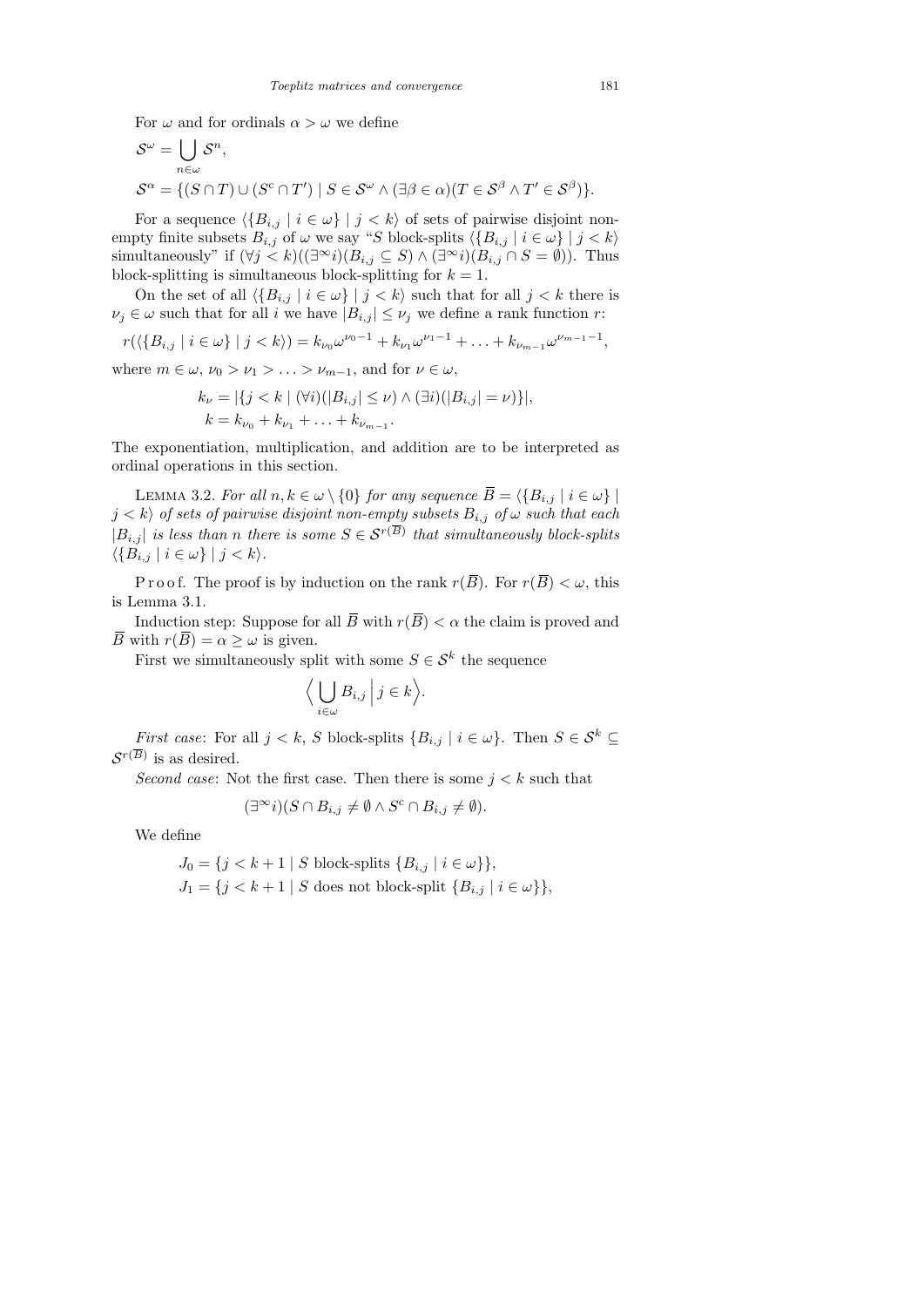and have  $J_1 \neq \emptyset$ . If  $j \in J_1$ , then since S splits  $\bigcup \{B_{i,j} | i \in \omega\}$  and does not block-split  ${B_{i,j} | i \in \omega}$  we see that

$$
L_j := \{ i \mid S \cap B_{i,j} \neq \emptyset \land S^c \cap B_{i,j} \neq \emptyset \}
$$

is infinite. We take

 $\overline{B}' = \langle \{B_{i,j} \mid B_{i,j} \subseteq S, i \in \omega\} \mid j \in J_0 \rangle^{\wedge} \langle \{B_{i,j} \cap S \mid i \in L_j\} \mid j \in J_1 \rangle.$ Since  $J_1 \neq \emptyset$  and since for  $j \in J_1$ ,  $i \in L_j$  we have  $|B_{i,j} \cap S| < |B_{i,j}|$ , the rank  $\beta$  of  $\bar{B}'$  is less than  $\alpha$ . Hence by induction hypothesis there is some  $T \in \mathcal{S}^{\beta}$  that simultaneously block-splits  $\overline{B}'$ .

Similarly, by induction hypothesis there is some  $\beta' < \alpha$  and some  $T' \in$  $S^{\beta'}$  that simultaneously block-splits

$$
\overline{B}'' = \langle \{B_{i,j} \setminus S \mid i \in L_j, B_{i,j} \cap S \subseteq T\} \mid j \in J_1 \rangle
$$
  
 
$$
\wedge \langle \{B_{i,j} \setminus S \mid i \in L_j, B_{i,j} \cap T \cap S = \emptyset\} \mid j \in J_1 \rangle.
$$

Now we show that  $(S \cap T) \cup (S^c \cap T')$  simultaneously block-splits  $\overline{B}$ .

*First case:*  $j \in J_0$ . Then  $X_j^+ = \{i \mid B_{i,j} \subseteq S\}$  is infinite and  $X_j^- = \{i \mid S_{i,j} \subseteq S\}$  $S \cap B_{i,j} = \emptyset$  is infinite. Since T block-splits  $\{B_{i,j} \mid i \in X_j^+\}$ , there are infinitely many  $i \in X_j^+$  such that  $B_{i,j} \subseteq S \cap T$  and there are infinitely many  $i \in X_j^+$  such that  $B_{i,j} \subseteq S$  and  $B_{i,j} \cap T = \emptyset$ . For these latter infinitely many i we have  $B_{i,j} \cap ((S \cap T) \cup (S^c \cap T')) = \emptyset$ . So altogether we conclude that  $(S \cap T) \cup (S^c \cap T')$  block-splits  $\{B_{i,j} \mid i \in \omega\}.$ 

Second case:  $j \in J_1$ . Then  $L_j$  is infinite. We know that T block-splits  ${B_{i,j} \cap S \mid i \in L_j}$ . So  $Y^+_j = {i \in L_j \mid T \supseteq B_{i,j} \cap S}$  and  $Y^-_j = {i \in L_j \mid T \supseteq B_{i,j} \cap S}$  $B_{i,j} \cap S \cap T = \emptyset$  are both infinite. Now T' block-splits  $\{B_{i,j}\setminus S \mid i \in L_j \cap Y_j^+\}$ and block-splits  $\{B_{i,j} \setminus S \mid i \in L_j \cap Y_j^-\}$ . Hence  $Z_j^{++} = \{i \in L_j \cap Y_j^+ \mid j \in L_j\}$  $B_{i,j}\setminus S\subseteq T'$  and  $Z_j^{--}=\{i\in L_j\cap Y_j^{--} \mid (B_{i,j}\setminus S)\cap T'=\emptyset\}$  are both infinite. For  $i \in Z_j^{++}$  we have  $B_{i,j} \subseteq (S \cap T) \cup (S^c \cap T')$  and for  $i \in Z_j^{--}$  we have  $B_{i,j} \cap ((S \cap T) \cup (S^c \cap T')) = \emptyset$ . So again we conclude that  $(S \cap T) \cup (S^c \cap T')$ block-splits  $\{B_{i,j} \mid i \in \omega\}$ .

Hence we proved:

THEOREM 3.3. For all  $n \in \omega \setminus \{0\}$  for any set  $\{B_i \mid i \in \omega\}$  of pairwise disjoint non-empty subsets  $B_i$  of  $\omega$  such that each  $|B_i|$  is less than n there is some  $S \in \mathcal{S}^{r(\langle \{B_i | i \in \omega\} \rangle)}$  that block-splits  $\{B_i | i \in \omega\}.$ 

So, since  $\mathcal{S}^{r(\{\{B_i|i\in\omega\}\})}$  has cardinality  $\mathfrak{s}$ , the norm of block-splitting with bounded block size coincides with  $\mathfrak{s}$ . Moreover, if we consider all  $\{B_i \mid i \in \omega\}$ such that there is some  $n \in \omega$  with  $|B_i| \leq n$  for all i, then  $S^{\omega^{\omega}}$  contains for each  ${B_i \mid i \in \omega}$  some S that block-splits it.

4. Splitting is A-chaotic for some A. There are two sorts of matrices for which we can construct chaotic families of the same size as splitting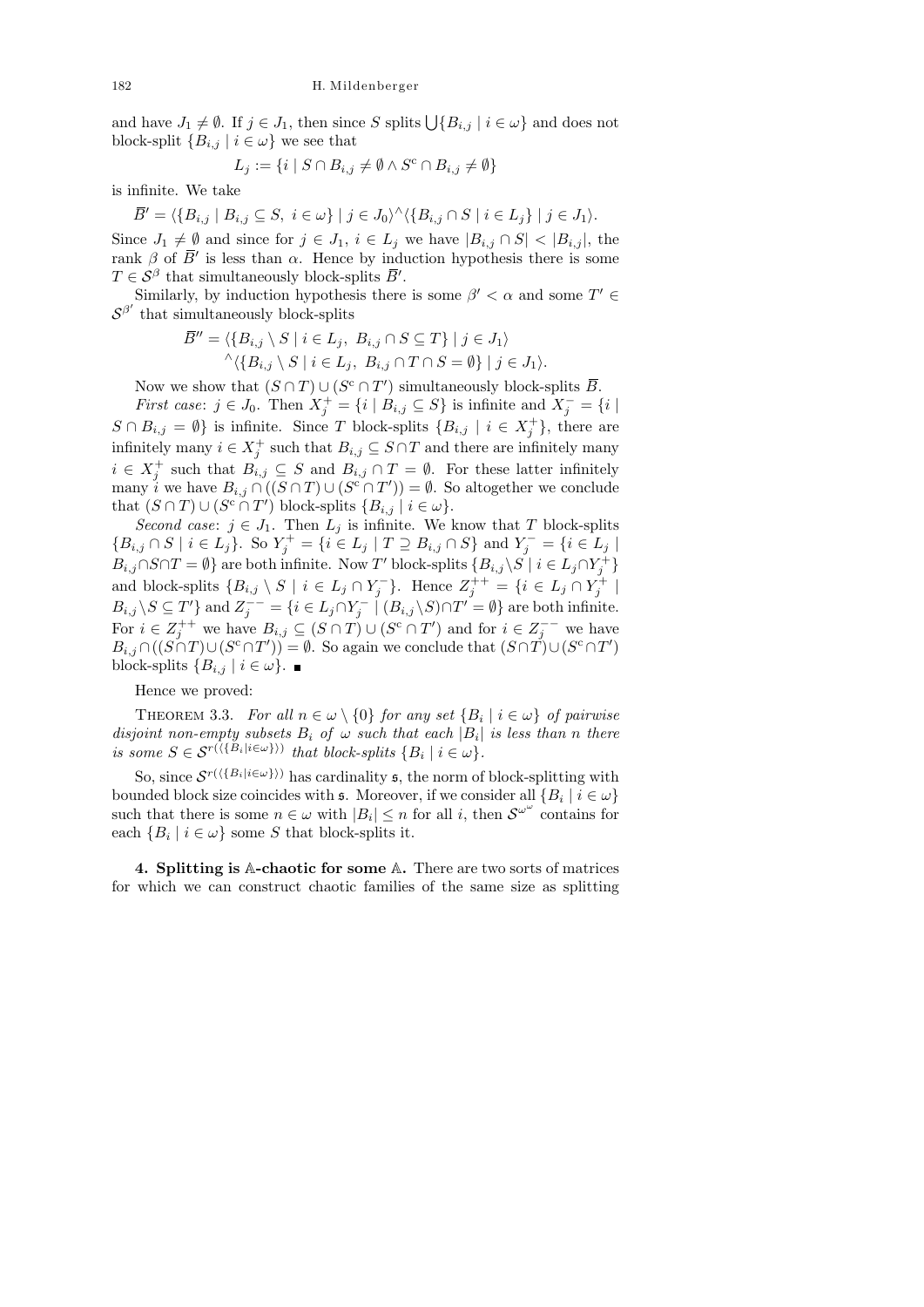families; indeed, we shall start from splitting families and modify them in a very controlled manner. In the first subsection we consider matrices with concentrated weights (which comprise all the  $\mathbb{D}_k$ ) and make use of the previous section. In the second subsection we modify splitting families in a different manner and get  $\mathbb{L}_u$ -chaotic families.

Matrices with concentrated weights. Using the results from the previous section, we now prove:

THEOREM 4.1. Let  $\mathbb{D} \subseteq \mathbb{A} \subseteq \mathbb{M}$ . If  $(*)$  (from the introduction) holds for A, then  $\|\chi_{A,2}\| = \mathfrak{s}.$ 

Proof. Let  $\omega^{\omega}$  denote the ordinal exponentiation in this proof. We show that  $S^{\omega^{\omega}}$  is a witness for  $\|\chi_{\mathbb{A},2}\| = \mathfrak{s}$  for any A with  $(*)$  and that  $S^{\omega^L}$ is a witness for  $\|\chi_{A,2}\| = \mathfrak{s}$  uniformly for each A that fulfils (\*) uniformly with some fixed L. We fix for each  $A \in A$  some L as in (\*) and a set X of infinitely many *i*'s and sets  $\{j_0(i), \ldots, j_{L-1}(i)\}\$ for  $i \in X$  such that

$$
\langle \{j_0(i),\ldots,j_{L-1}(i)\} \mid i \in X \rangle
$$

is pairwise disjoint. For the disjointness, we use clause (iii) from the definition of a regular matrix. Then we block-split  $(k = 1$  now) the sequence  $\{\{j_0(i),\ldots,j_{L-1}(i)\}\mid i\in X\}$  by some  $S\in \mathcal{S}^{\omega^{\omega}}$ . In the following  $\chi$  denotes the characteristic function,  $\chi_S(j) = 0$  if  $j \notin S$ , and  $\chi_S(j) = 1$  else. Then  $\lim_{i \in X} \sum_{\nu=1}^{L} a_{i,j_{\nu}(i)} \cdot \chi_{S}(j_{\nu}(i))$  does not exist, because the sum is infinitely often zero and infinitely often greater than  $1/2 + \varepsilon$ . As the matrix A is regular and hence has properties (i) and (ii), also  $\lim_{i \in X} \sum_j a_{i,j} \cdot \chi_S(j)$  does not exist. Since  $\mathfrak s$  is infinite, for countable  $\alpha$  the cardinality of  $\mathcal S^{\alpha}$  is  $\mathfrak s$ .

Uniform matrices. With rather basic techniques we show:

THEOREM 4.2. There are Borel functions even, odd :  $[\omega]^{\omega} \rightarrow [\omega]^{\omega} \cup$ {undefined} and there is a Borel function  $f : [\omega]^\omega \to 2^\omega$  such that for all splitting families S the set  $\{f(a(S)) \mid a \in \{\text{even}, \text{odd}\}, S \in S\}$  is  $\mathbb{L}_u$ -chaotic. Hence  $\|\chi_{\mathbb{L}_n,2}\| = \mathfrak{s}.$ 

Proof. We let Even denote the set of all even natural numbers and Odd the set of all odd ones. We set

$$
even(X) = (X \cap Even) \cup \{x - 1 \mid x \in X \cap Even, x \neq 0\}
$$

if this is infinite and otherwise leave it undefined. Analogously, we set

$$
odd(X) = (X \cap Odd) \cup \{x - 1 \mid x \in X \cap Odd\}
$$

if this is infinite and else undefined.

Let  ${B_n \mid n \in \omega}$  be a set of infinitely many blocks  $B_n$  such that each  $B_n$  is of the form  $B_n = {\min(B_n), \min(B_n) + 1}.$  The union of the  $B_n$  need not be  $\omega$ .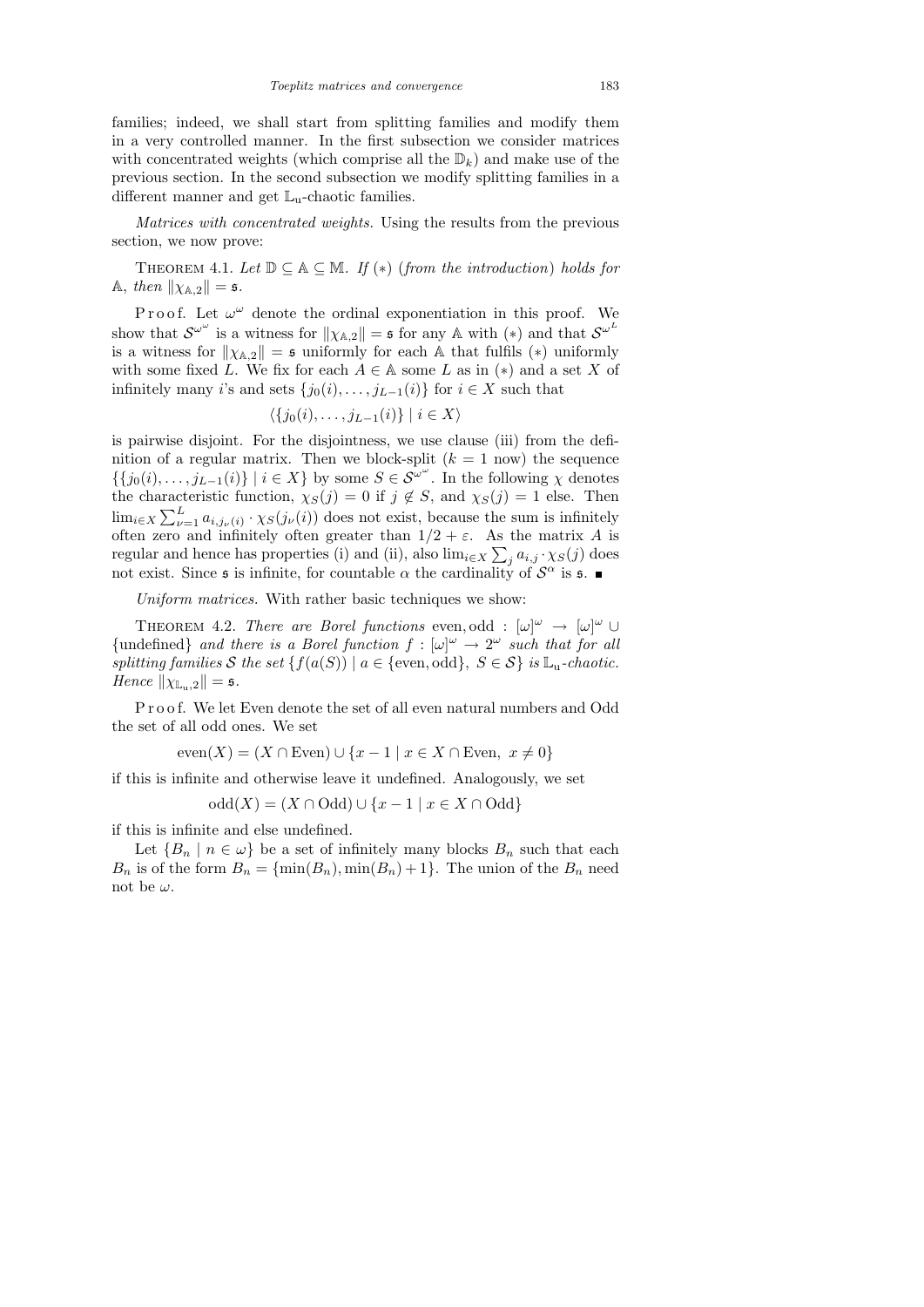CLAIM. If S is a splitting family then  $\{a(S) \mid a \in \{\text{even}, \text{odd}\}, S \in \mathcal{S}\}\$ block-splits  ${B_n \mid n \in \omega}.$ 

P r o o f. Assume that  $\{\max B_n \mid n \in \omega\} \cap$  Even is infinite (for the other case, just work with Odd). Take  $A \in \mathcal{S}$  such that A splits  $\{\max B_n \mid n \in \omega\} \cap$ Even. Then for the infinitely many n with  $n \in A \cap \{\max B_n \mid n \in \omega\} \cap$ Even we have even $(A) \supseteq B_n$ , and for the infinitely many n with  $n \in (\{\max B_n\})$  $n \in \omega$  ∩ Even) \ A we have even(A) ∩  $B_n = \emptyset$ , and the claim is proved.

Now we define

$$
f(S)(n) = \begin{cases} 1 & \text{if } k \in S \text{ and } n \in (3^{k-1}, 3^k], \\ 0 & \text{else.} \end{cases}
$$

Now we show that  $\{f(a(S)) \mid a \in \{\text{even}, \text{odd}\}, S \in \mathcal{S}\}\$ is  $\mathbb{L}_{u}$ -chaotic. We take a matrix  $M \in \mathbb{L}_{u}$  which is characterised by  $\langle c(n) | n \in \omega \rangle$ . We denote by  $\lceil x \rceil$  the least integer greater than or equal to x. By the claim, we may take some  $S \in \mathcal{S}$  and some  $a \in \{\text{even}, \text{odd}\}\$  such that  $a(S)$  block-splits

 $\{ \{ \lceil \log_3(c(n)) \rceil - 1, \lceil \log_3(c(n)) \rceil \} \mid n \in \omega \}.$ 

Then M lim  $f(a(S))$  does not exist because for those infinitely many k such that  $k = \lceil \log_3(c(n)) \rceil \in a(S)$  and  $k-1 \in a(S)$  we have  $M \cdot f(a(S))(n) \ge$ 2/3, whereas for those infinitely many k such that  $k = \lceil \log_3(c(n)) \rceil \notin a(S)$ and  $k - 1 \notin a(S)$  we have  $M \cdot f(a(S))(n) \leq 1/3$ .

We needed much less than uniformity: For almost all  $n$ , the weights  $m_{n,j}, j \in [c(n), c(n+1))$ , have to add up to more than  $1/2 + \varepsilon$  in the right half (or in the right  $(K-1)/K$  part for some  $K \in \omega$ ) of  $[c(n), c(n+1))$ .

5. Splitting is not necessarily chaotic. In this section we show the following relative consistency:

THEOREM 5.1. The following is consistent relative to ZFC: There is a splitting family  $F$  and a Toeplitz matrix  $M$  such that

M lim f exists for each  $f \in \mathcal{F}$ .

P r o o f. We take any model V of ZFC and add  $\aleph_1$  random reals simultaneously with the measure algebra  $B_{\aleph_1}$  on  $2^{\aleph_1}$ . Let G be a generic filter and let  $\mathcal{F} = \{G_\alpha \mid \alpha \in \omega_1\}$  be  $\aleph_1$  random reals. We show that  $\mathcal{F}$  is as claimed in the theorem. Dow [8, Proposition 2.5] shows that these random reals are a splitting family in  $V[G]$ . Define in V the set B of real numbers  $f \in {}^{\omega}2$ such that

$$
\lim_{n \to \infty} \frac{1}{n} \sum_{i < n} f(i) = \frac{1}{2}.
$$

The strong law of large numbers (cf. e.g.  $[2]$ ) says that B has Lebesgue measure one. Moreover, B is Borel. Random reals are generic for random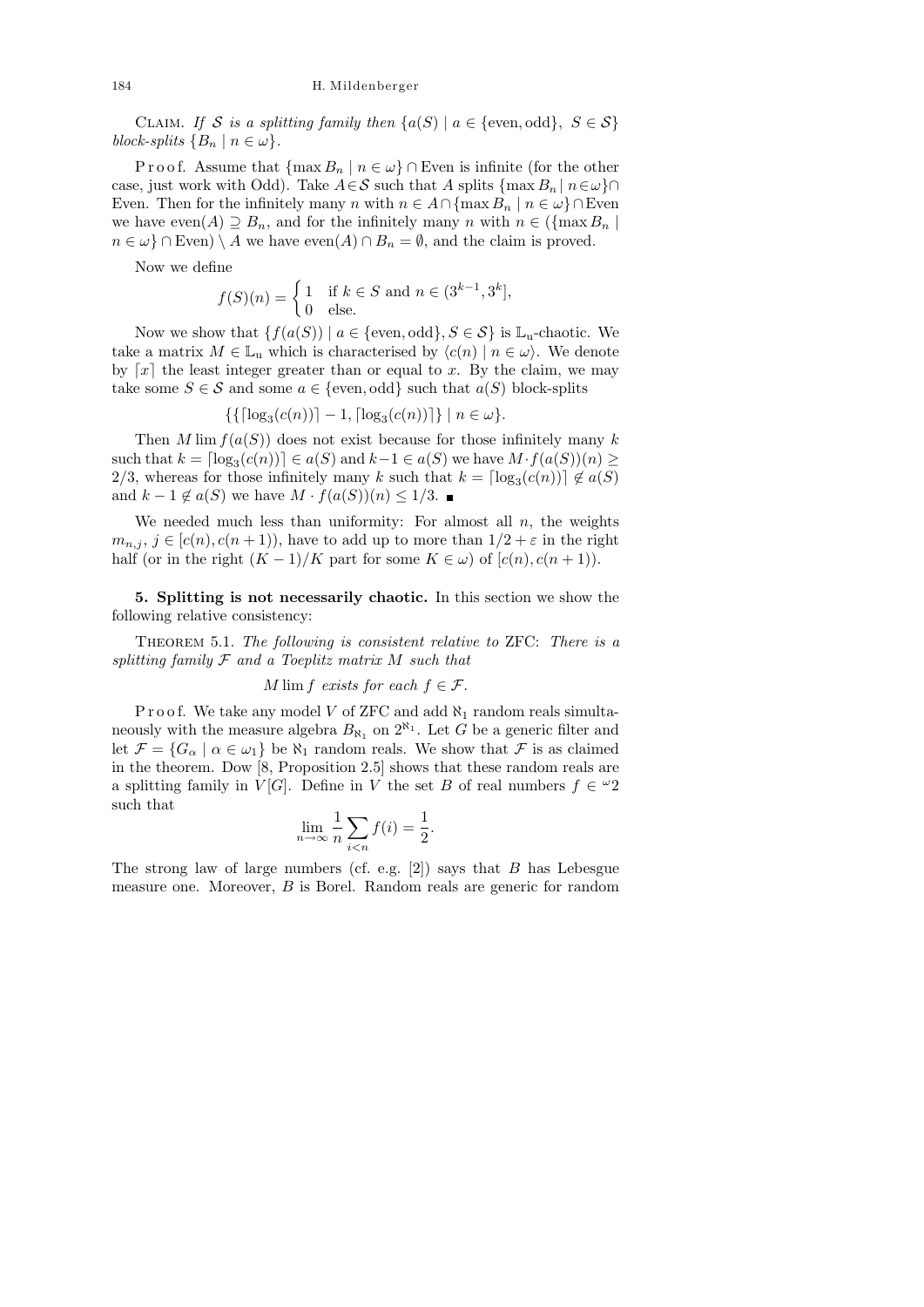forcing and hence lie in every Borel measure 1 set coded in the ground model. So they lie in  $B^*$ , the evaluation of the Borel code (see [9, §42, pp. 537, 538) of B in  $V[G]$ . We have to show that the statement "for all  $x \in B$ , the arithmetic mean limit exists" is absolute from V to V[G]. A formalization for the statement is:

$$
(\forall x) \left( x \in B \to (\forall k \in \omega)(\exists n_0 \in \omega)(\forall m, n \ge n_0) \right)
$$

$$
\left| \sum_{i < n} \frac{x(i)}{n} - \sum_{i < m} \frac{x(i)}{m} \right| < \frac{1}{k}.
$$

This is  $\Pi_1^1$  and hence absolute by Shoenfield's theorem. Since  $\mathcal{F} \subseteq B^*$ , all elements of  $\mathcal F$  do have arithmetic mean limits and  $\mathcal F$  is not chaotic.

Theorem 5.1 gives a partial answer to Vojtáš' question in  $[16]$  whether there is a Borel Galois–Tukey connection  $(E, F)$  from  $\chi_{\mathbb{M},2}$  into  $\chi_{\mathbb{D},2}$ , i.e.  $E, F$  such that

(5.1) 
$$
E: \mathbb{M} \to \mathbb{D}, \quad F: 2^{\omega} \to 2^{\omega},
$$

$$
(\forall M \in \mathbb{M})(\forall f \in 2^{\omega})(E(M)\lim f \text{ does not exist}) \to M \lim F(f) \text{ does not exist}).
$$

Namely, if f ranges over the above splitting family  $\mathcal F$  then  $F$  cannot be the identity.

Since "There are Borel functions  $(E, F) = (E, id)$  such that  $(5.1)$  holds" is a  $\Sigma^1_2$ -statement which is not true in the model from Theorem 5.1, its negation holds in every model of ZFC.

**6.**  $\chi_{\mathbb{M},2}$  and finitely splitting. Vojtáš [14] showed  $\chi_{\mathbb{M},2} \leq \mathfrak{b} \cdot \mathfrak{s}$ . Indeed, it is easy to see that there is a Borel Galois–Tukey connection from  $\chi_{M,2}$  into Kamburelis and Węglorz' finitely splitting relation. From the next theorem it follows that there is no Borel Galois–Tukey connection in the opposite direction.

THEOREM 6.1.  $\chi_{\mathbb{M},2}$  < bs is consistent relative to ZFC.

P r o o f. Let V be a model of CH and add  $\kappa \geq \aleph_2$  dominating reals by a finite support iteration of c.c.c. Suslin forcings  $\langle P_\alpha, \dot{Q}_\beta | \beta \langle \kappa, \alpha \leq \kappa \rangle$  (see [1] or [10]). E.g. we can take Hechler reals, that is, extend successively with  $(Q_{\alpha}, \leq_{Q_{\alpha}}) = (Q, \leq_Q)$  where

$$
Q = \{(s, F) \mid s \in \omega^{<\omega}, F \subseteq (\omega^{\omega})^M, F \text{ finite}\},\
$$

$$
(s, F) \leq_Q (t, H) := F \supseteq H, s \supseteq t,
$$

$$
(\forall h \in H)(\forall i \in \text{dom}(s) \setminus \text{dom}(t)) \ s(i) \geq h(i).
$$

Let  $G_{\kappa}$  be generic over V for this iterated forcing.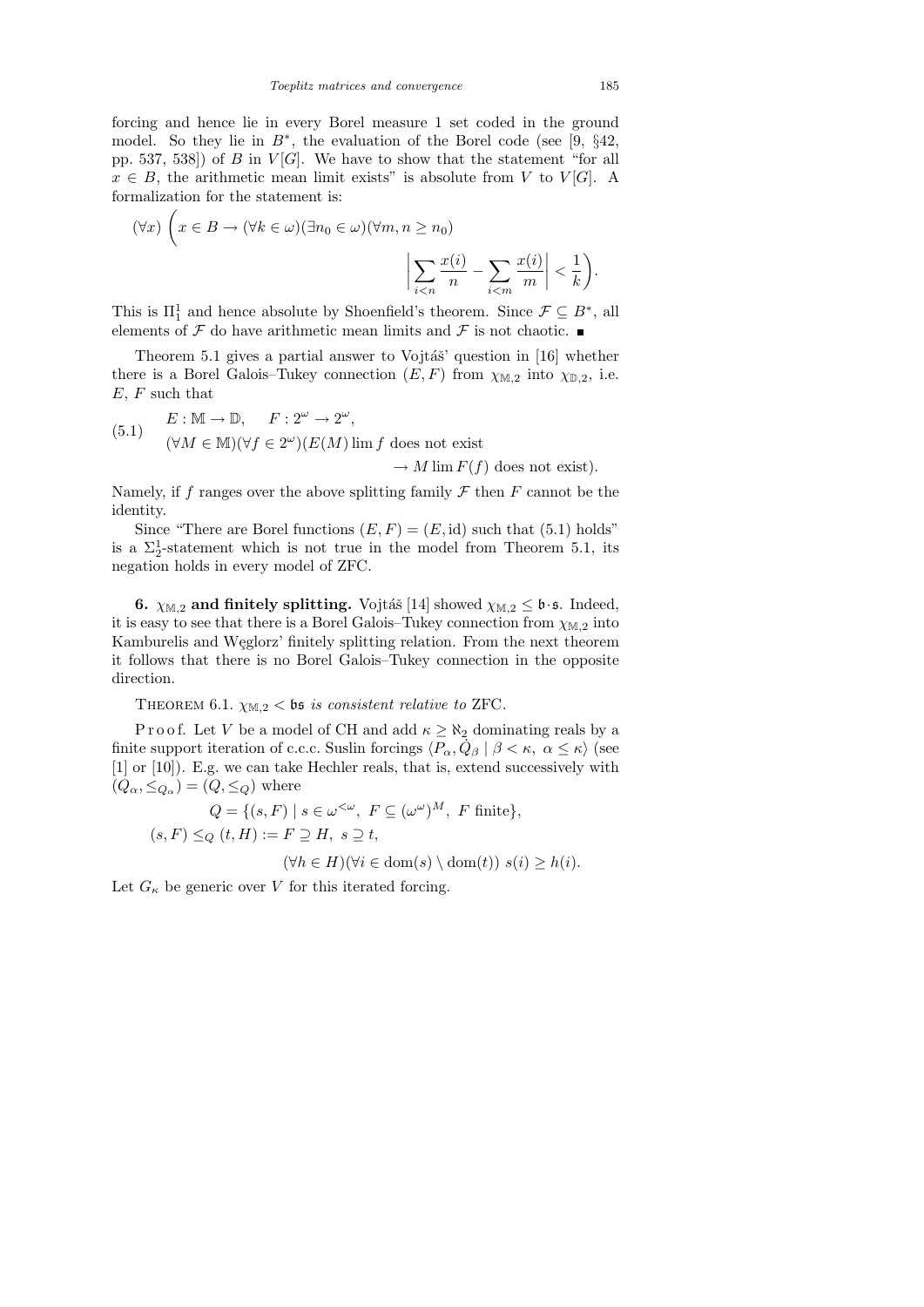186 H. Mildenberger

Since we add a dominating real in each step, we get  $\mathfrak{b} = \kappa$  in the final model. By  $[1,$  Theorem 3.6.21] (the original proof can be found in  $[10, \S3]$ ), the ground model stays a splitting family in the one-step extension. By the stronger theorems from [10, §3] we conclude that the ground model stays a splitting family after a finite support iteration of arbitrary length.

Now we show that the ground model not only stays splitting but stays M-chaotic. The proof is a modification of the above mentioned proof for the splitting relation. It is stronger in the sense that we preserve more than splitting.

So 6.1 will be proved with

THEOREM 6.2. Let  $P_{\kappa}$  be a  $\kappa$ -stage finite support iteration of a c.c.c. Suslin forcing. Then  $2^{\omega} \cap V$  stays a chaotic family in  $V[G_{\kappa}],$  where  $G_{\kappa}$  is any  $P_{\kappa}$ -generic filter over V.

Proof. We will need three lemmas.

LEMMA 6.3. Suppose that  $\{x_\alpha \mid \alpha < \omega_1\} \in V$  is a family of almost disjoint infinite subsets of  $\omega$ . Let m<sup>t</sup> be a  $P_{\kappa}$ -name for a Toeplitz matrix such that

 $\Vdash_{P_{\kappa}} (\forall \alpha \in \omega_1) \dot{m} \cdot \chi_{x_{\alpha}} converges.$ 

Then there exists an  $\alpha < \omega_1$  such that  $\Vdash_{P_{\kappa}} \lim(\dot{m} \cdot \chi_{x_{\alpha}}) < 1/2$ .

P r o o f. For every  $\alpha$  choose, if possible, a condition  $p_{\alpha} \in P$  such that  $p_{\alpha} \Vdash_{P_{\kappa}} \lim(\hat{m} \cdot \chi_{x_{\alpha}}) \geq 1/2$ . Since the sets  $x_{\alpha}$  are almost disjoint and since m is a name for a Toeplitz matrix no  $2b+1$  (the b is a bound from property (i) of being Toeplitz; we can assume that b is a natural number) of the  $p_{\alpha}$ can have a common lower bound q: Since the weakest element of our forcing order forces  $\dot{m}$  to have the properties (i) and (iii) (from the introduction), and since such a q would force that  $\lim_{m \to \infty} (\dot{m} \cdot \chi_{x_{\alpha_0} \cup ... \cup x_{\alpha_{2b-1}}}) > b$ , this would be a contradiction to the almost disjointness of the  $x_{\alpha}$ 's.

Now since  $P_{\kappa}$  is c.c.c. there can only be countably many  $p_{\alpha}$ , because otherwise we could enumerate the defined ones as  $\{p_{\alpha} \mid \alpha \in \omega_1\}$  and thin out this set in  $log_2(2b) + 1$  steps as follows:

Suppose at the beginning of a step we have  $\aleph_1$  conditions  $\{q_\alpha \mid \alpha < \omega_1\}.$ In the first step we take  $q_{\alpha}$  to be  $p_{\alpha}$ . Because of the c.c.c. we can find two compatible ones, and we find a witness, say  $r_0$ , of their compatibility. Then we take away the two compatible elements and find among the rest again two compatible ones and take a witness  $r_1$ . We repeat this procedure in  $\omega_1$ steps. At the limits we take away all formerly chosen pairs. At the end of each step we rename the resulting  $r_{\alpha}$ ,  $\alpha < \omega_1$  to be  $p_{\alpha}$  again.

After  $\log_2(2b) + 1$  steps of this procedure, we have a condition  $q_\alpha$  that lies under at least 4b members of the set  $\{p_\alpha \mid \alpha \in \omega_1\}$ , which would be a contradiction to the property (i) of being Toeplitz with bound b. Hence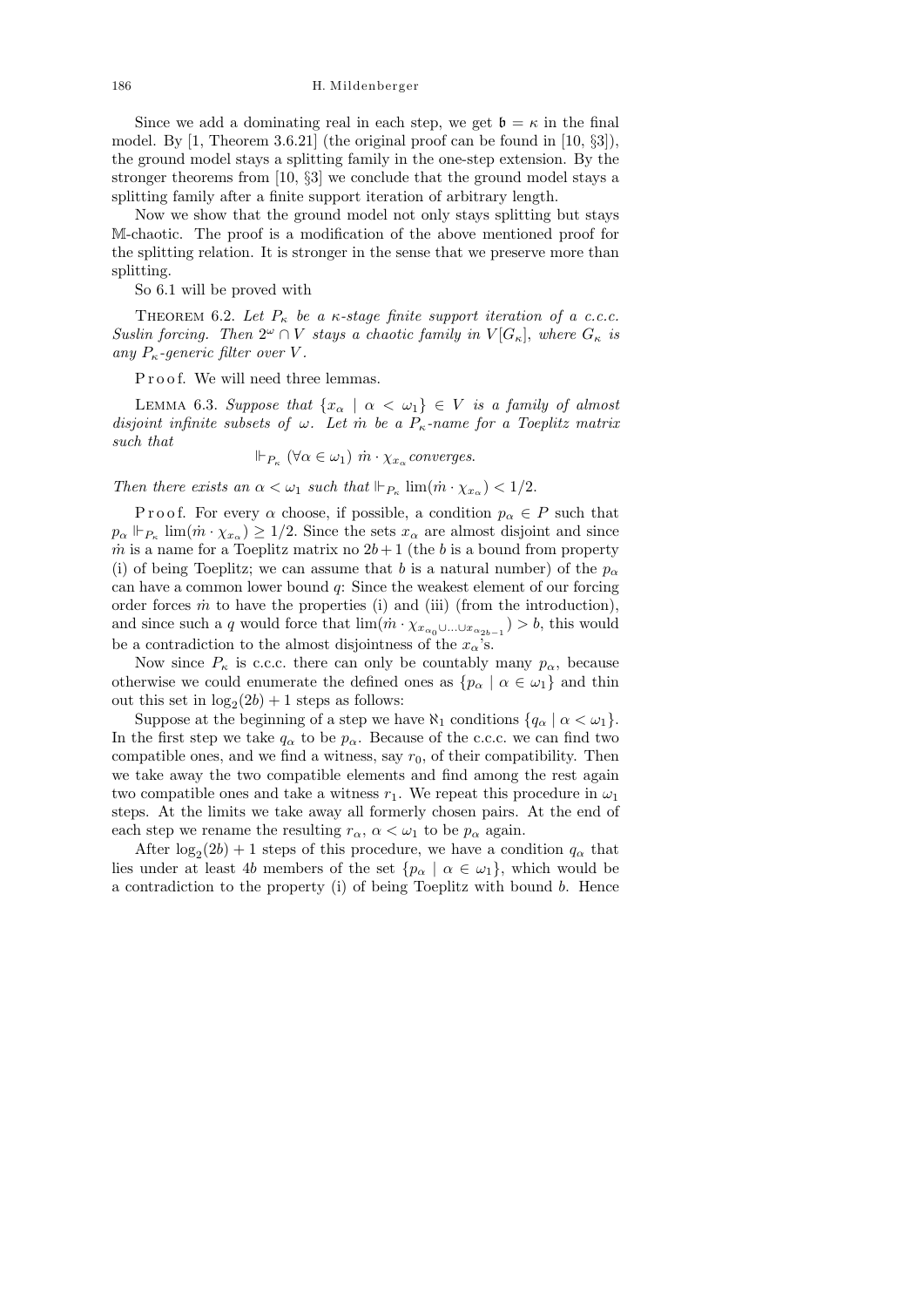only countably many of the  $p_{\alpha}$  can be defined. Any  $\alpha$  such that  $p_{\alpha}$  is not defined has the required property.  $\square_{6,3}$ 

LEMMA  $6.4$  (Lemma  $3.6.23$  of [1]). Let M be a countable model of a sufficiently rich finite part of ZFC. Then there exists a family  $\{c_{\alpha} \mid \alpha \in \omega_1\}$  $\subseteq 2^{\omega}$  such that

(i)  $c_{\alpha}$  is Cohen over M for every  $\alpha < \omega_1$  and

(ii) 
$$
|c_{\alpha}^{-1}''\{1\} \cap c_{\beta}^{-1}''\{1\}| < \aleph_0
$$
 for  $\alpha \neq \beta$ .

P r o o f. See [1, 3.6.23, page 176] or  $\S 3$  in [10].

The following lemma finishes the proof of Theorem 6.2:

LEMMA 6.5. There is no  $\dot{m} \in V^{P_\kappa}$  such that

$$
\Vdash_{P_{\kappa}} \dot{m} \text{ is Toeplitz, and}
$$
  

$$
(\forall y \in 2^{\omega} \cap V) \Vdash_{P_{\kappa}} \dot{m} \cdot y \text{ converges.}
$$

P r o o f. Suppose not. Let  $\dot{m}$  be a name for a Toeplitz matrix such that for every  $y \in 2^{\omega} \cap V$ ,

 $\Vdash_{P_{\kappa}} \dot{m} \cdot y$  converges.

Let  $S \subseteq \kappa$  be countable and such that  $\dot{m} \in V^{P \restriction S}$ . Since  $P \restriction S = P_S \lessdot P_{\kappa}$  $([10, \S1])$  also for every  $y \in 2^{\omega} \cap V$ ,

 $\Vdash_{P_S} \dot{m} \cdot y$  converges.

Now we work in V. Let M be a countable elementary submodel of  $H(\chi)$ for some sufficiently large  $\chi$  containing  $P_S$  and  $\dot{m}$ . By 6.4, there exists a family  $\{c_{\alpha} \mid \alpha < \omega_1\} \subset 2^{\omega}$  of almost disjoint (in the sense of 6.4(ii)) Cohen reals over  $M$ . By 6.3, we can find a Cohen real  $c$  over  $M$  such that  $\Vdash_{P_S}$  lim( $\dot{m} \cdot c$ ) < 1/2. Let  $M_1 = M[c]$ . Let G be a  $P_S$ -generic filter over V. By [1, 3.6.5],  $G \cap M_1$  is P<sub>S</sub>-generic over  $M_1$ . Since  $m \in M$  we have  $m[G] = m[G \cap M_1] = m[G \cap M]$ . Let  $M_2 = M_1[G \cap M_1]$ . It follows that

$$
M_2 \models \lim(\dot{m}[G \cap M_1] \cdot c) < 1/2.
$$

Therefore,  $M_1 \models {\text{``}} \Vdash_{P_S} \lim(\dot{m} \cdot c) < 1/2$ ." By the properties of Cohen forcing, which we interpret as  $C = (2^{\langle \omega, \subseteq \rangle})$ , there is some  $k \in \omega$  such that  $s = c \upharpoonright k$  and

$$
M \models ``s \Vdash_{C} ``\Vdash_{P_S} \lim(\dot{m} \cdot \dot{c}) < 1/2, ``
$$

where  $\dot{c}$  is a canonical name for a Cohen real.

Let c' be such that  $s \subseteq c'$  and  $|\omega \setminus (c^{-1} \setminus \{1\} \cup (c')^{-1} \setminus \{1\})| < \aleph_0$  and c' is Cohen real over M and c' and c are almost disjoint. So,  $M[c'] \models$ " $\Vdash_{P_S} \lim(\dot{m} \cdot c') < 1/2$ ". Note that  $G \cap M[c']$  is P<sub>S</sub>-generic over  $M[c']$  and  $m[G \cap M[c']] = m[G].$  Thus,  $M[c'] [G \cap M[c']] = \lim (m[G] \cdot c') < 1/2.$ Therefore, in  $V[G]$  we have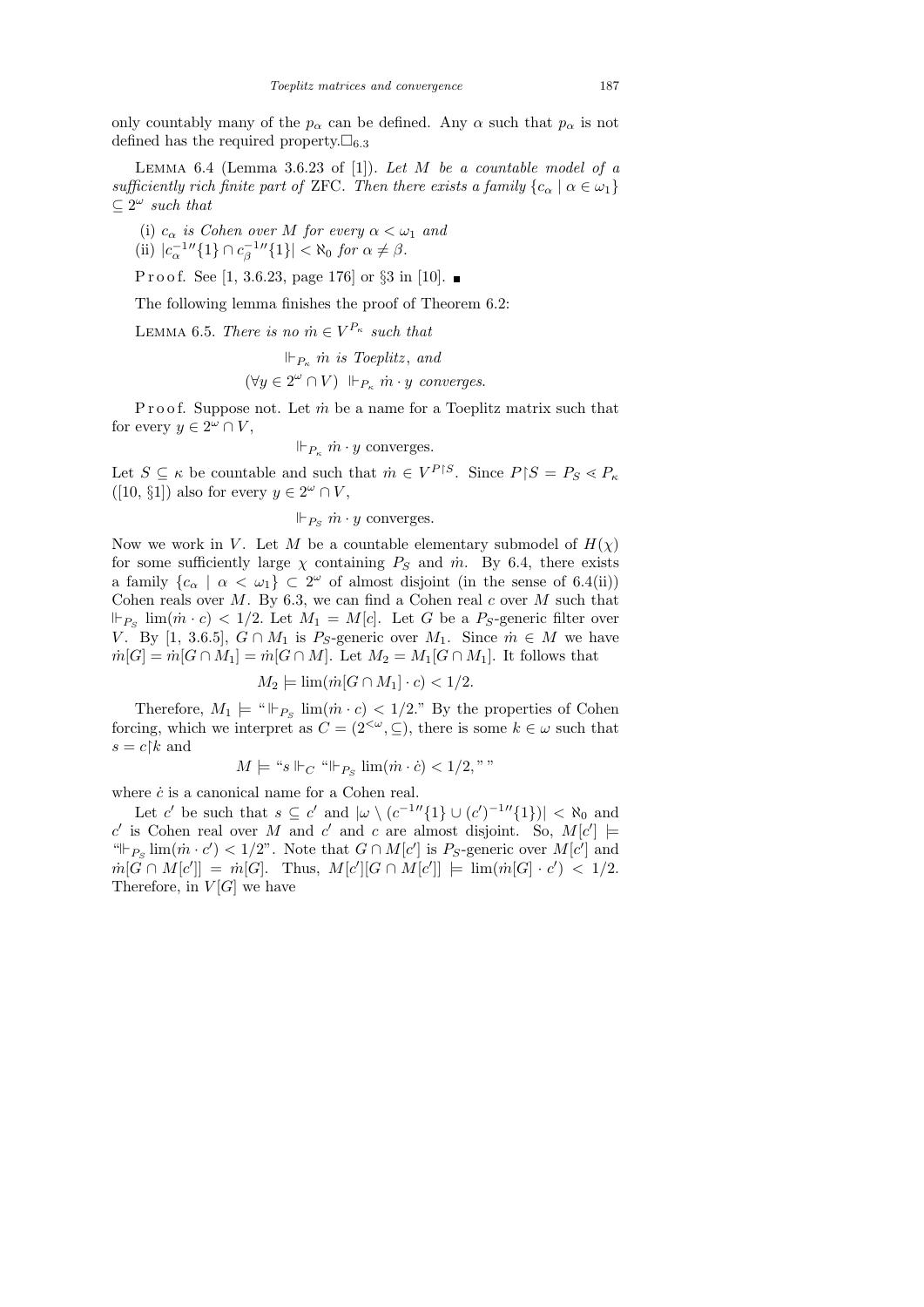- 1.  $\lim_{m \to \infty} (m[G] \cdot c) < 1/2$ , and
- 2.  $\lim_{m \to \infty} \left( \frac{m}{G} \right) \cdot c' < 1/2$ , and
- 3.  $|\omega \setminus (c^{-1} \setminus \{1\} \cup (c')^{-1} \setminus \{1\})| < \aleph_0$ .

This contradicts the fact that  $\dot{m}$  was a name for a Toeplitz matrix: Since c and c' are almost disjoint,  $c + c'$  is almost in  $2^{\omega}$  and because of property (iii) of Toeplitz matrices we may assume that it is actually in  $2^{\omega}$ . Then by property (ii) of Toeplitz matrices we have

 $\lim(\dot{m}[G] \cdot (c+c')) = \lim(\dot{m}[G] \cdot c) + \lim(\dot{m}[G] \cdot c') < 1/2 + 1/2.$ 

However, property (i) and 3. imply that

$$
\lim(\dot{m}[G] \cdot (c+c')) = 1.
$$

This is a contradiction.

Note that the whole proof of 6.2 would also work with  $\lim_{n \to \infty} 1/3 + \varepsilon$  (for any  $\varepsilon < 1/6$ ) instead of  $1/2$  and limits replaced by eventual ranges of width less than  $1/6 - \varepsilon =: \delta$ . So indeed, we have much stronger chaos.  $\square_{6.5,6.2,6.1}$ 

We conjecture  $\chi_{M,2}$  does not coincide with the splitting number. Finite support iterations of c.c.c. Suslin forcings cannot establish this.

There might be some other finite support iteration or a countable support iteration (of proper forcings [12]) of length  $\aleph_2$  such that in each iteration step a matrix  $M_{\alpha}$  is added and for all  $f \in 2^{\omega} \cap V[G_{\alpha}]$  the limit  $M \lim f$ exists.

REMARK. Being smaller than the linear forgetful evasion number  $\mathfrak{e}_{fl}$  (see [3]) seems to be closely related to being non-chaotic: Let  $\mathcal{F} \subseteq 2^{\omega}$  be smaller than the linear forgetful evasion number  $\mathfrak{e}_{fl}$ . Then there is some matrix M obeying  $(i)$  or  $(ii)$  and  $(iii)$  of the regularity conditions such that for all members of the family F we have  $M \cdot f = \langle 0, 0, \ldots \rangle$ . This is proved as in [3]. Theorem 6.2 shows that any finite support iteration of c.c.c. Suslin forcings adding dominating reals and increasing the additivity of Lebesgue null sets  $add(N)$  (see [10]) over a ground model with CH gives a model of  $\mathfrak{s} = \chi_{\mathbb{M},2} = \aleph_1 < \kappa = \text{add}(\mathcal{N}) = \mathfrak{b} = \min(\mathfrak{e}, \mathfrak{b}) = \mathfrak{e}_{fl}.$ 

## **References**

- [1] T. Bartoszyński and H. Judah, *Set Theory. On the Structure of the Real Line*, A. K. Peters, Wellesley, MA, 1995.
- H. B auer, *Probability Theory*, de Gruyter, 4th ed., 1996.
- [3] A. Blass, *Cardinal characteristics and the product of countably many infinite cyclic groups*, J. Algebra 169 (1995), 512–540.
- [4] —, *Reductions between cardinal characteristics of the continuum*, in: T. Bartoszyński and M. Scheepers (eds.), Set Theory (Boise 1992–94), Contemp. Math. 192, Amer. Math. Soc., 1996, 31–49.